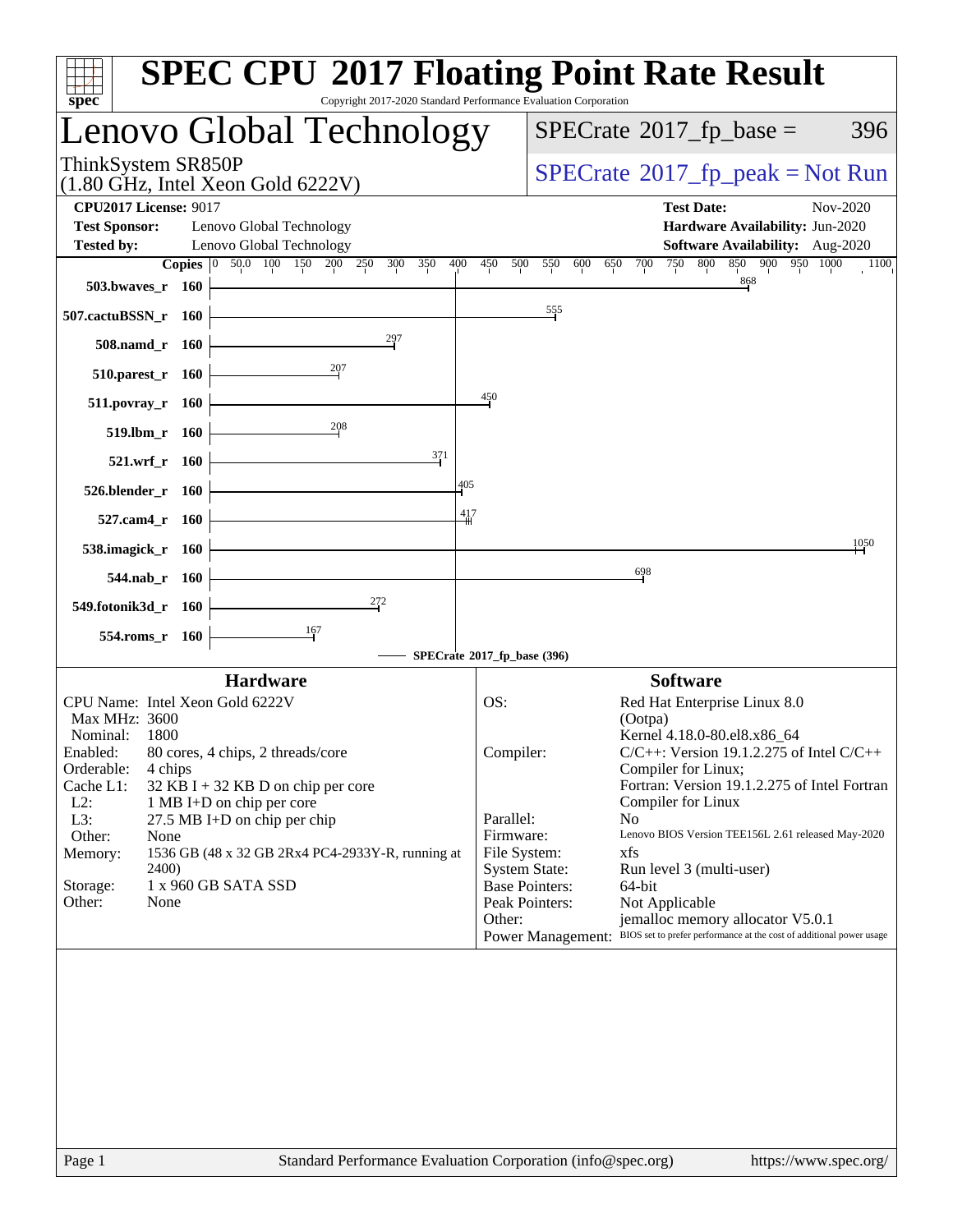

### Lenovo Global Technology

(1.80 GHz, Intel Xeon Gold 6222V)

ThinkSystem SR850P<br>(1.80 GHz, Intel Year Gold 6222V) [SPECrate](http://www.spec.org/auto/cpu2017/Docs/result-fields.html#SPECrate2017fppeak)®[2017\\_fp\\_peak = N](http://www.spec.org/auto/cpu2017/Docs/result-fields.html#SPECrate2017fppeak)ot Run  $SPECTate@2017_fp\_base = 396$ 

**[Test Sponsor:](http://www.spec.org/auto/cpu2017/Docs/result-fields.html#TestSponsor)** Lenovo Global Technology **[Hardware Availability:](http://www.spec.org/auto/cpu2017/Docs/result-fields.html#HardwareAvailability)** Jun-2020 **[Tested by:](http://www.spec.org/auto/cpu2017/Docs/result-fields.html#Testedby)** Lenovo Global Technology **[Software Availability:](http://www.spec.org/auto/cpu2017/Docs/result-fields.html#SoftwareAvailability)** Aug-2020

**[CPU2017 License:](http://www.spec.org/auto/cpu2017/Docs/result-fields.html#CPU2017License)** 9017 **[Test Date:](http://www.spec.org/auto/cpu2017/Docs/result-fields.html#TestDate)** Nov-2020

#### **[Results Table](http://www.spec.org/auto/cpu2017/Docs/result-fields.html#ResultsTable)**

|                                          |               |                |                | <b>Base</b>    |       |                | <b>Peak</b> |               |                |              |                |              |                |              |  |
|------------------------------------------|---------------|----------------|----------------|----------------|-------|----------------|-------------|---------------|----------------|--------------|----------------|--------------|----------------|--------------|--|
| <b>Benchmark</b>                         | <b>Copies</b> | <b>Seconds</b> | Ratio          | <b>Seconds</b> | Ratio | <b>Seconds</b> | Ratio       | <b>Copies</b> | <b>Seconds</b> | <b>Ratio</b> | <b>Seconds</b> | <b>Ratio</b> | <b>Seconds</b> | <b>Ratio</b> |  |
| 503.bwaves_r                             | 160           | 1849           | 868            | 1849           | 868   | 1851           | 867         |               |                |              |                |              |                |              |  |
| 507.cactuBSSN r                          | 160           | 365            | 555            | 365            | 555   | 363            | 558         |               |                |              |                |              |                |              |  |
| 508.namd_r                               | 160           | 511            | 298            | 512            | 297   | 512            | 297         |               |                |              |                |              |                |              |  |
| 510.parest_r                             | 160           | 2016           | 208            | 2020           | 207   | 2019           | 207         |               |                |              |                |              |                |              |  |
| 511.povray_r                             | 160           | 828            | 451            | 830            | 450   | 830            | 450         |               |                |              |                |              |                |              |  |
| 519.1bm_r                                | 160           | 810            | 208            | 810            | 208   | 810            | 208         |               |                |              |                |              |                |              |  |
| $521$ .wrf r                             | 160           | 966            | 371            | 962            | 372   | 965            | 371         |               |                |              |                |              |                |              |  |
| 526.blender r                            | 160           | 600            | 406            | 601            | 405   | 602            | 405         |               |                |              |                |              |                |              |  |
| $527.cam4_r$                             | 160           | 677            | 413            | 671            | 417   | 666            | 420         |               |                |              |                |              |                |              |  |
| 538.imagick_r                            | 160           | 378            | 1050           | 377            | 1050  | 383            | 1040        |               |                |              |                |              |                |              |  |
| $544$ .nab r                             | 160           | 386            | 698            | 386            | 698   | 386            | 697         |               |                |              |                |              |                |              |  |
| 549.fotonik3d r                          | 160           | 2289           | 272            | 2295           | 272   | 2298           | 271         |               |                |              |                |              |                |              |  |
| $554$ .roms_r                            | 160           | 1516           | 168            | 1521           | 167   | 1520           | 167         |               |                |              |                |              |                |              |  |
| $SPECrate^{\circ}2017$ _fp_base =<br>396 |               |                |                |                |       |                |             |               |                |              |                |              |                |              |  |
| $SPECTate$ <sup>®</sup> 2017_fp_peak =   |               |                | <b>Not Run</b> |                |       |                |             |               |                |              |                |              |                |              |  |

Results appear in the [order in which they were run](http://www.spec.org/auto/cpu2017/Docs/result-fields.html#RunOrder). Bold underlined text [indicates a median measurement.](http://www.spec.org/auto/cpu2017/Docs/result-fields.html#Median)

#### **[Submit Notes](http://www.spec.org/auto/cpu2017/Docs/result-fields.html#SubmitNotes)**

 The numactl mechanism was used to bind copies to processors. The config file option 'submit' was used to generate numactl commands to bind each copy to a specific processor. For details, please see the config file.

### **[Operating System Notes](http://www.spec.org/auto/cpu2017/Docs/result-fields.html#OperatingSystemNotes)**

Stack size set to unlimited using "ulimit -s unlimited"

### **[Environment Variables Notes](http://www.spec.org/auto/cpu2017/Docs/result-fields.html#EnvironmentVariablesNotes)**

Environment variables set by runcpu before the start of the run: LD\_LIBRARY\_PATH = "/home/cpu2017-1.1.0-ic19.1u2/lib/intel64:/home/cpu2017-1.1.0-ic19.1u2/j e5.0.1-64" MALLOC\_CONF = "retain:true"

### **[General Notes](http://www.spec.org/auto/cpu2017/Docs/result-fields.html#GeneralNotes)**

 Binaries compiled on a system with 1x Intel Core i9-7980XE CPU + 64GB RAM memory using Redhat Enterprise Linux 8.0 Transparent Huge Pages enabled by default

#### **(Continued on next page)**

Page 2 Standard Performance Evaluation Corporation [\(info@spec.org\)](mailto:info@spec.org) <https://www.spec.org/>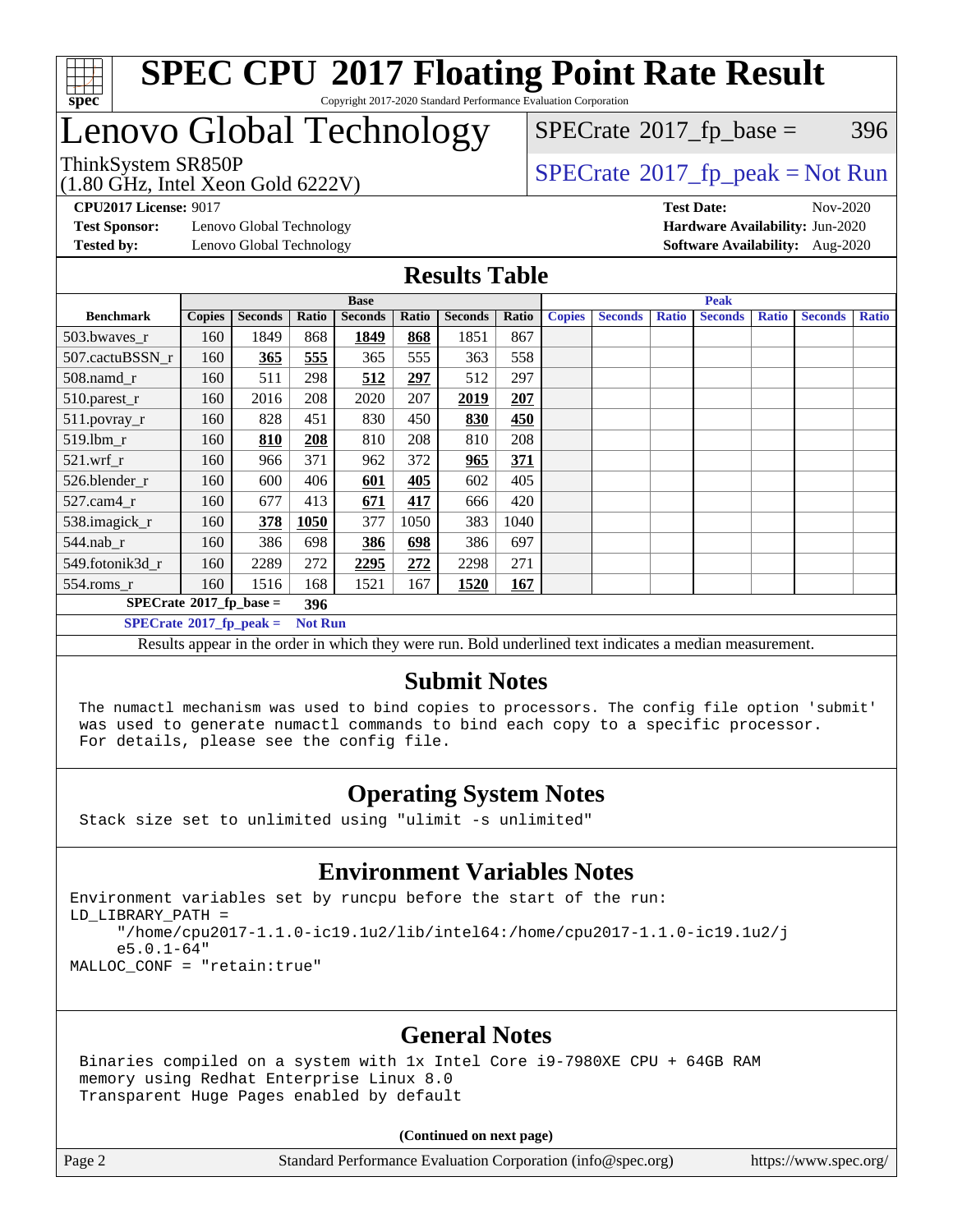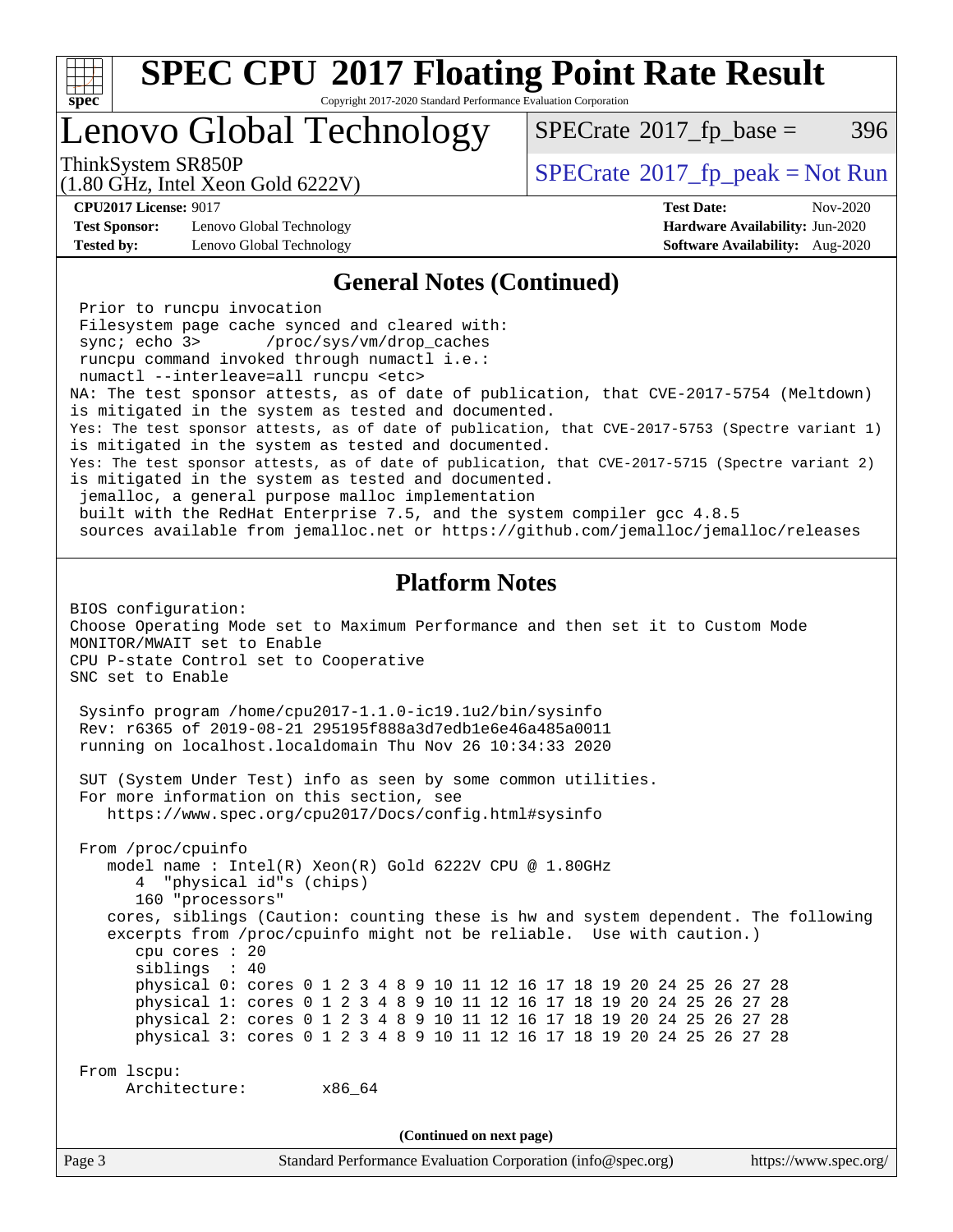

Copyright 2017-2020 Standard Performance Evaluation Corporation

Lenovo Global Technology

 $SPECTate@2017_fp\_base = 396$ 

(1.80 GHz, Intel Xeon Gold 6222V)

ThinkSystem SR850P<br>(1.80 GHz, Intel Xeon Gold 6222V) [SPECrate](http://www.spec.org/auto/cpu2017/Docs/result-fields.html#SPECrate2017fppeak)®[2017\\_fp\\_peak = N](http://www.spec.org/auto/cpu2017/Docs/result-fields.html#SPECrate2017fppeak)ot Run

**[Test Sponsor:](http://www.spec.org/auto/cpu2017/Docs/result-fields.html#TestSponsor)** Lenovo Global Technology **[Hardware Availability:](http://www.spec.org/auto/cpu2017/Docs/result-fields.html#HardwareAvailability)** Jun-2020 **[Tested by:](http://www.spec.org/auto/cpu2017/Docs/result-fields.html#Testedby)** Lenovo Global Technology **[Software Availability:](http://www.spec.org/auto/cpu2017/Docs/result-fields.html#SoftwareAvailability)** Aug-2020

**[CPU2017 License:](http://www.spec.org/auto/cpu2017/Docs/result-fields.html#CPU2017License)** 9017 **[Test Date:](http://www.spec.org/auto/cpu2017/Docs/result-fields.html#TestDate)** Nov-2020

#### **[Platform Notes \(Continued\)](http://www.spec.org/auto/cpu2017/Docs/result-fields.html#PlatformNotes)**

| $CPU$ op-mode( $s$ ):        | $32$ -bit, $64$ -bit                                                                 |
|------------------------------|--------------------------------------------------------------------------------------|
| Byte Order:                  | Little Endian                                                                        |
| CPU(s):                      | 160                                                                                  |
| On-line CPU(s) list: $0-159$ |                                                                                      |
| Thread(s) per core:          | 2                                                                                    |
| $Core(s)$ per socket:        | 20                                                                                   |
| Socket(s):                   | $\overline{4}$                                                                       |
| NUMA node(s):                | 8                                                                                    |
| Vendor ID:                   | GenuineIntel                                                                         |
| CPU family:                  | 6                                                                                    |
| Model:                       | 85                                                                                   |
| Model name:                  | Intel(R) Xeon(R) Gold 6222V CPU @ 1.80GHz                                            |
| Stepping:                    | 7                                                                                    |
| CPU MHz:                     | 1034.182                                                                             |
| $CPU$ max $MHz$ :            | 3600.0000                                                                            |
| CPU min MHz:                 | 800.0000                                                                             |
| BogoMIPS:                    | 3600.00                                                                              |
| Virtualization:              | $VT - x$                                                                             |
| L1d cache:                   | 32K                                                                                  |
| Lli cache:                   | 32K                                                                                  |
| L2 cache:                    | 1024K                                                                                |
| L3 cache:                    | 28160K                                                                               |
| NUMA node0 CPU(s):           | $0-2, 5, 6, 10-12, 15, 16, 80-82, 85, 86, 90-92, 95, 96$                             |
| NUMA $node1$ $CPU(s):$       | 3, 4, 7-9, 13, 14, 17-19, 83, 84, 87-89, 93, 94, 97-99                               |
| NUMA node2 CPU(s):           | 20-22, 25, 26, 30-32, 35, 36, 100-102, 105, 106, 110-112, 115, 116                   |
| NUMA node3 CPU(s):           | 23, 24, 27-29, 33, 34, 37-39, 103, 104, 107-109, 113, 114, 117-119                   |
| NUMA $node4$ CPU $(s)$ :     | 40-42, 45, 46, 50-52, 55, 56, 120-122, 125, 126, 130-132, 135, 136                   |
| NUMA $node5$ $CPU(s):$       | 43, 44, 47-49, 53, 54, 57-59, 123, 124, 127-129, 133, 134, 137-139                   |
| NUMA node6 CPU(s):           | 60-62, 65, 66, 70-72, 75, 76, 140-142, 145, 146, 150-152, 155, 156                   |
| NUMA node7 CPU(s):           | 63, 64, 67-69, 73, 74, 77-79, 143, 144, 147-149, 153, 154, 157-159                   |
| Flaqs:                       | fpu vme de pse tsc msr pae mce cx8 apic sep mtrr pge mca cmov                        |
|                              | pat pse36 clflush dts acpi mmx fxsr sse sse2 ss ht tm pbe syscall nx pdpelgb rdtscp  |
|                              | lm constant_tsc art arch_perfmon pebs bts rep_good nopl xtopology nonstop_tsc cpuid  |
|                              | aperfmperf pni pclmulqdq dtes64 monitor ds_cpl vmx smx est tm2 ssse3 sdbg fma cx16   |
|                              | xtpr pdcm pcid dca sse4_1 sse4_2 x2apic movbe popcnt tsc_deadline_timer aes xsave    |
|                              | avx f16c rdrand lahf_lm abm 3dnowprefetch cpuid_fault epb cat_13 cdp_13              |
|                              | invpcid_single intel_ppin ssbd mba ibrs ibpb stibp ibrs_enhanced tpr_shadow vnmi     |
|                              | flexpriority ept vpid fsgsbase tsc_adjust bmil hle avx2 smep bmi2 erms invpcid rtm   |
|                              | cqm mpx rdt_a avx512f avx512dq rdseed adx smap clflushopt clwb intel_pt avx512cd     |
|                              | avx512bw avx512vl xsaveopt xsavec xgetbvl xsaves cqm_llc cqm_occup_llc cqm_mbm_total |
|                              | cqm_mbm_local dtherm ida arat pln pts hwp hwp_act_window hwp_epp hwp_pkg_req pku     |
|                              | ospke avx512_vnni flush_l1d arch_capabilities                                        |
|                              |                                                                                      |
| /proc/cpuinfo cache data     |                                                                                      |
| cache size : 28160 KB        |                                                                                      |
|                              |                                                                                      |
| From numactl --hardware      | WARNING: a numactl 'node' might or might not correspond to a                         |
|                              |                                                                                      |
|                              | (Continued on next page)                                                             |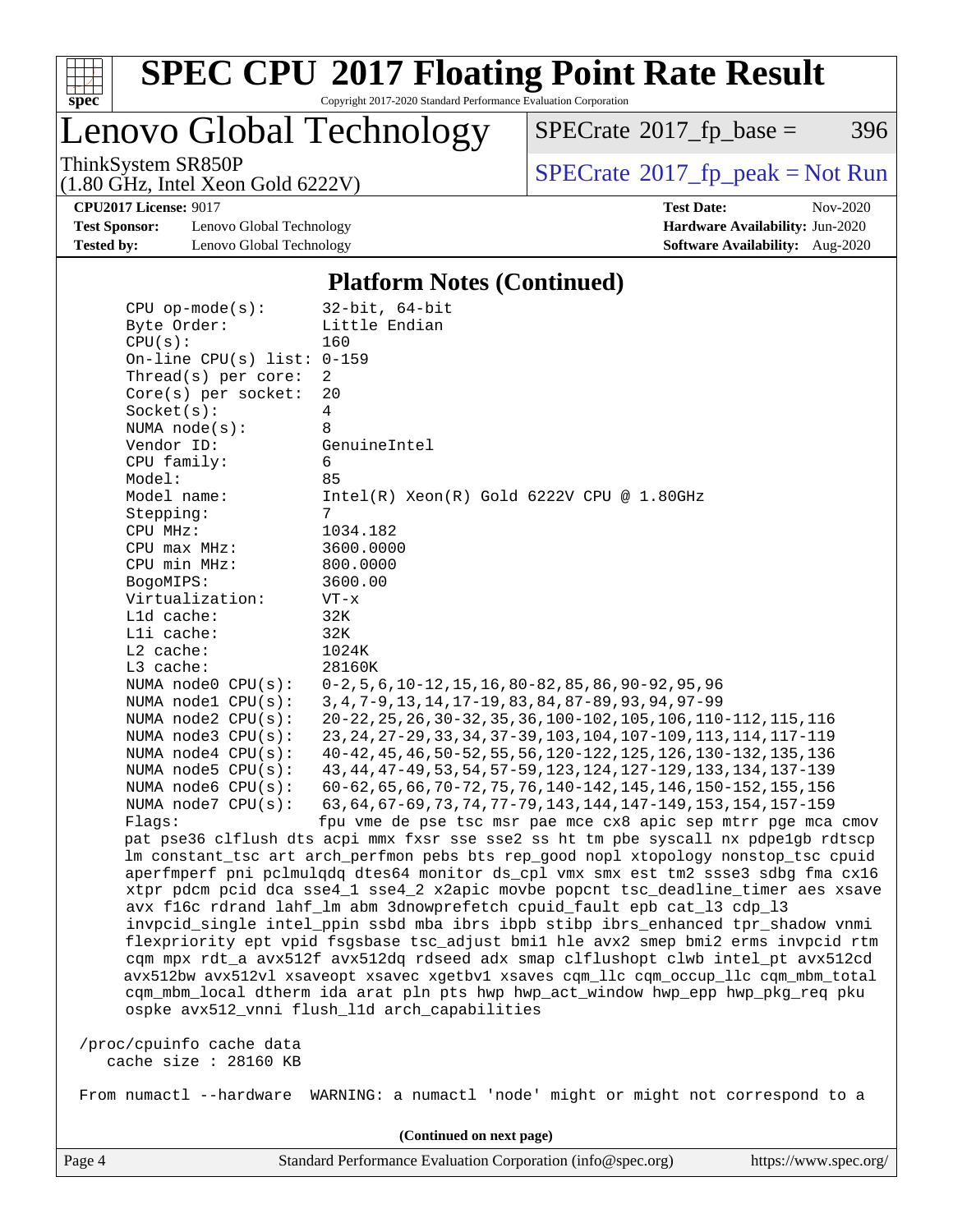

Copyright 2017-2020 Standard Performance Evaluation Corporation

## Lenovo Global Technology

 $SPECTate@2017_fp\_base = 396$ 

(1.80 GHz, Intel Xeon Gold 6222V)

ThinkSystem SR850P<br>(1.80 GHz, Intel Xeon Gold 6222V) [SPECrate](http://www.spec.org/auto/cpu2017/Docs/result-fields.html#SPECrate2017fppeak)®[2017\\_fp\\_peak = N](http://www.spec.org/auto/cpu2017/Docs/result-fields.html#SPECrate2017fppeak)ot Run

**[Test Sponsor:](http://www.spec.org/auto/cpu2017/Docs/result-fields.html#TestSponsor)** Lenovo Global Technology **[Hardware Availability:](http://www.spec.org/auto/cpu2017/Docs/result-fields.html#HardwareAvailability)** Jun-2020 **[Tested by:](http://www.spec.org/auto/cpu2017/Docs/result-fields.html#Testedby)** Lenovo Global Technology **[Software Availability:](http://www.spec.org/auto/cpu2017/Docs/result-fields.html#SoftwareAvailability)** Aug-2020

**[CPU2017 License:](http://www.spec.org/auto/cpu2017/Docs/result-fields.html#CPU2017License)** 9017 **[Test Date:](http://www.spec.org/auto/cpu2017/Docs/result-fields.html#TestDate)** Nov-2020

#### **[Platform Notes \(Continued\)](http://www.spec.org/auto/cpu2017/Docs/result-fields.html#PlatformNotes)**

| physical chip.                     |                                                                                    |               |               |                |    |     |    |  |                          |  |  |  |  |  |
|------------------------------------|------------------------------------------------------------------------------------|---------------|---------------|----------------|----|-----|----|--|--------------------------|--|--|--|--|--|
|                                    | $available: 8 nodes (0-7)$                                                         |               |               |                |    |     |    |  |                          |  |  |  |  |  |
|                                    | node 0 cpus: 0 1 2 5 6 10 11 12 15 16 80 81 82 85 86 90 91 92 95 96                |               |               |                |    |     |    |  |                          |  |  |  |  |  |
|                                    | node 0 size: 193148 MB                                                             |               |               |                |    |     |    |  |                          |  |  |  |  |  |
|                                    | node 0 free: 192727 MB                                                             |               |               |                |    |     |    |  |                          |  |  |  |  |  |
|                                    | node 1 cpus: 3 4 7 8 9 13 14 17 18 19 83 84 87 88 89 93 94 97 98 99                |               |               |                |    |     |    |  |                          |  |  |  |  |  |
|                                    | node 1 size: 193531 MB                                                             |               |               |                |    |     |    |  |                          |  |  |  |  |  |
|                                    | node 1 free: 193121 MB                                                             |               |               |                |    |     |    |  |                          |  |  |  |  |  |
|                                    | node 2 cpus: 20 21 22 25 26 30 31 32 35 36 100 101 102 105 106 110 111 112 115 116 |               |               |                |    |     |    |  |                          |  |  |  |  |  |
|                                    | node 2 size: 193531 MB                                                             |               |               |                |    |     |    |  |                          |  |  |  |  |  |
|                                    | node 2 free: 193196 MB                                                             |               |               |                |    |     |    |  |                          |  |  |  |  |  |
|                                    | node 3 cpus: 23 24 27 28 29 33 34 37 38 39 103 104 107 108 109 113 114 117 118 119 |               |               |                |    |     |    |  |                          |  |  |  |  |  |
|                                    | node 3 size: 193531 MB                                                             |               |               |                |    |     |    |  |                          |  |  |  |  |  |
|                                    | node 3 free: 193153 MB                                                             |               |               |                |    |     |    |  |                          |  |  |  |  |  |
|                                    | node 4 cpus: 40 41 42 45 46 50 51 52 55 56 120 121 122 125 126 130 131 132 135 136 |               |               |                |    |     |    |  |                          |  |  |  |  |  |
|                                    | node 4 size: 193531 MB                                                             |               |               |                |    |     |    |  |                          |  |  |  |  |  |
|                                    | node 4 free: 193164 MB                                                             |               |               |                |    |     |    |  |                          |  |  |  |  |  |
|                                    | node 5 cpus: 43 44 47 48 49 53 54 57 58 59 123 124 127 128 129 133 134 137 138 139 |               |               |                |    |     |    |  |                          |  |  |  |  |  |
|                                    | node 5 size: 193507 MB                                                             |               |               |                |    |     |    |  |                          |  |  |  |  |  |
|                                    | node 5 free: 192349 MB                                                             |               |               |                |    |     |    |  |                          |  |  |  |  |  |
|                                    | node 6 cpus: 60 61 62 65 66 70 71 72 75 76 140 141 142 145 146 150 151 152 155 156 |               |               |                |    |     |    |  |                          |  |  |  |  |  |
|                                    | node 6 size: 193531 MB                                                             |               |               |                |    |     |    |  |                          |  |  |  |  |  |
|                                    | node 6 free: 193178 MB                                                             |               |               |                |    |     |    |  |                          |  |  |  |  |  |
|                                    | node 7 cpus: 63 64 67 68 69 73 74 77 78 79 143 144 147 148 149 153 154 157 158 159 |               |               |                |    |     |    |  |                          |  |  |  |  |  |
|                                    | node 7 size: 193529 MB                                                             |               |               |                |    |     |    |  |                          |  |  |  |  |  |
|                                    | node 7 free: 193186 MB                                                             |               |               |                |    |     |    |  |                          |  |  |  |  |  |
|                                    | node distances:                                                                    |               |               |                |    |     |    |  |                          |  |  |  |  |  |
| node                               | $\overline{0}$                                                                     | 1 2           | 3             | $\overline{4}$ |    | 5 6 | 7  |  |                          |  |  |  |  |  |
| 0:                                 | 10                                                                                 | 11 21         | 21            | 21             | 21 | 21  | 21 |  |                          |  |  |  |  |  |
| 1:                                 | 11                                                                                 | 21<br>$10 \,$ | 21            | 21             | 21 | 21  | 21 |  |                          |  |  |  |  |  |
| 2:                                 | 21                                                                                 | 21<br>10      | 11            | 21             | 21 | 21  | 21 |  |                          |  |  |  |  |  |
| 3:                                 | 21                                                                                 | 11<br>21      | 10            | 21             | 21 | 21  | 21 |  |                          |  |  |  |  |  |
| 4:                                 | 21                                                                                 | 21<br>21      | 21            | 10             | 11 | 21  | 21 |  |                          |  |  |  |  |  |
| 5:                                 | 21                                                                                 | 21<br>21      | 21            | 11             | 10 | 21  | 21 |  |                          |  |  |  |  |  |
| 6:                                 | 21                                                                                 | 21 21         | 21            | 21             | 21 | 10  | 11 |  |                          |  |  |  |  |  |
| 7:                                 | 21                                                                                 | 21<br>21      | 21            | 21             | 21 | 11  | 10 |  |                          |  |  |  |  |  |
|                                    |                                                                                    |               |               |                |    |     |    |  |                          |  |  |  |  |  |
| From /proc/meminfo                 | MemTotal:                                                                          |               | 1584992608 kB |                |    |     |    |  |                          |  |  |  |  |  |
|                                    | HugePages_Total:                                                                   |               |               | 0              |    |     |    |  |                          |  |  |  |  |  |
|                                    |                                                                                    |               |               |                |    |     |    |  |                          |  |  |  |  |  |
|                                    | Hugepagesize: 2048 kB                                                              |               |               |                |    |     |    |  |                          |  |  |  |  |  |
| From /etc/*release* /etc/*version* |                                                                                    |               |               |                |    |     |    |  |                          |  |  |  |  |  |
|                                    | os-release:                                                                        |               |               |                |    |     |    |  |                          |  |  |  |  |  |
|                                    | NAME="Red Hat Enterprise Linux"                                                    |               |               |                |    |     |    |  |                          |  |  |  |  |  |
|                                    | VERSION="8.0 (Ootpa)"                                                              |               |               |                |    |     |    |  |                          |  |  |  |  |  |
|                                    | ID="rhel"                                                                          |               |               |                |    |     |    |  |                          |  |  |  |  |  |
|                                    |                                                                                    |               |               |                |    |     |    |  |                          |  |  |  |  |  |
|                                    |                                                                                    |               |               |                |    |     |    |  |                          |  |  |  |  |  |
|                                    |                                                                                    |               |               |                |    |     |    |  | (Continued on next page) |  |  |  |  |  |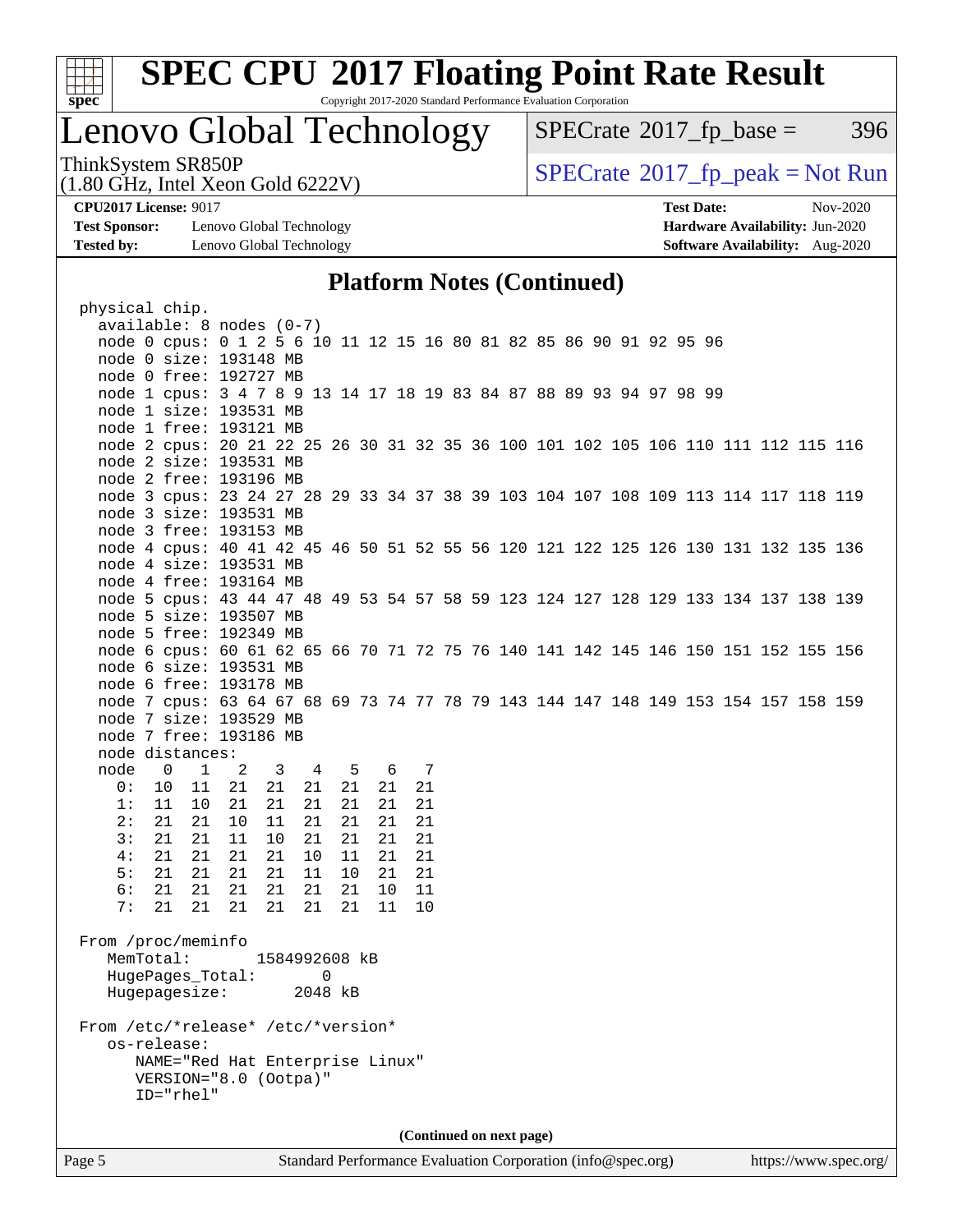

Copyright 2017-2020 Standard Performance Evaluation Corporation

Lenovo Global Technology

 $SPECTate@2017_fp\_base = 396$ 

(1.80 GHz, Intel Xeon Gold 6222V)

ThinkSystem SR850P<br>(1.30 CHz, Intel Year Cald 6222V)<br> $SPECTate$ <sup>®</sup>[2017\\_fp\\_peak = N](http://www.spec.org/auto/cpu2017/Docs/result-fields.html#SPECrate2017fppeak)ot Run

**[CPU2017 License:](http://www.spec.org/auto/cpu2017/Docs/result-fields.html#CPU2017License)** 9017 **[Test Date:](http://www.spec.org/auto/cpu2017/Docs/result-fields.html#TestDate)** Nov-2020

**[Test Sponsor:](http://www.spec.org/auto/cpu2017/Docs/result-fields.html#TestSponsor)** Lenovo Global Technology **[Hardware Availability:](http://www.spec.org/auto/cpu2017/Docs/result-fields.html#HardwareAvailability)** Jun-2020 **[Tested by:](http://www.spec.org/auto/cpu2017/Docs/result-fields.html#Testedby)** Lenovo Global Technology **[Software Availability:](http://www.spec.org/auto/cpu2017/Docs/result-fields.html#SoftwareAvailability)** Aug-2020

**[Platform Notes \(Continued\)](http://www.spec.org/auto/cpu2017/Docs/result-fields.html#PlatformNotes)** ID\_LIKE="fedora" VERSION\_ID="8.0" PLATFORM\_ID="platform:el8" PRETTY\_NAME="Red Hat Enterprise Linux 8.0 (Ootpa)" ANSI\_COLOR="0;31" redhat-release: Red Hat Enterprise Linux release 8.0 (Ootpa) system-release: Red Hat Enterprise Linux release 8.0 (Ootpa) system-release-cpe: cpe:/o:redhat:enterprise\_linux:8.0:ga uname -a: Linux localhost.localdomain 4.18.0-80.el8.x86\_64 #1 SMP Wed Mar 13 12:02:46 UTC 2019 x86\_64 x86\_64 x86\_64 GNU/Linux Kernel self-reported vulnerability status: CVE-2018-3620 (L1 Terminal Fault): Not affected Microarchitectural Data Sampling: No status reported CVE-2017-5754 (Meltdown): Not affected CVE-2018-3639 (Speculative Store Bypass): Mitigation: Speculative Store Bypass disabled via prctl and seccomp CVE-2017-5753 (Spectre variant 1): Mitigation: \_\_user pointer sanitization CVE-2017-5715 (Spectre variant 2): Mitigation: Enhanced IBRS, IBPB: conditional, RSB filling run-level 3 Nov 25 22:57 SPEC is set to: /home/cpu2017-1.1.0-ic19.1u2<br>Filesystem Type Size Used Avail Use Type Size Used Avail Use% Mounted on /dev/sda4 xfs 839G 65G 774G 8% /home From /sys/devices/virtual/dmi/id BIOS: Lenovo -[TEE156L-2.61]- 05/20/2020 Vendor: Lenovo Product: ThinkSystem SR850P -[7D2HCTO1WW]- Product Family: ThinkSystem Serial: 1234567890 Additional information from dmidecode follows. WARNING: Use caution when you interpret this section. The 'dmidecode' program reads system data which is "intended to allow hardware to be accurately determined", but the intent may not be met, as there are frequent changes to hardware, firmware, and the "DMTF SMBIOS" standard. Memory: 48x Samsung M393A4K40CB2-CVF 32 GB 2 rank 2933 (End of data from sysinfo program) Memory on this system run at 2400 MHz due to CPU limitation.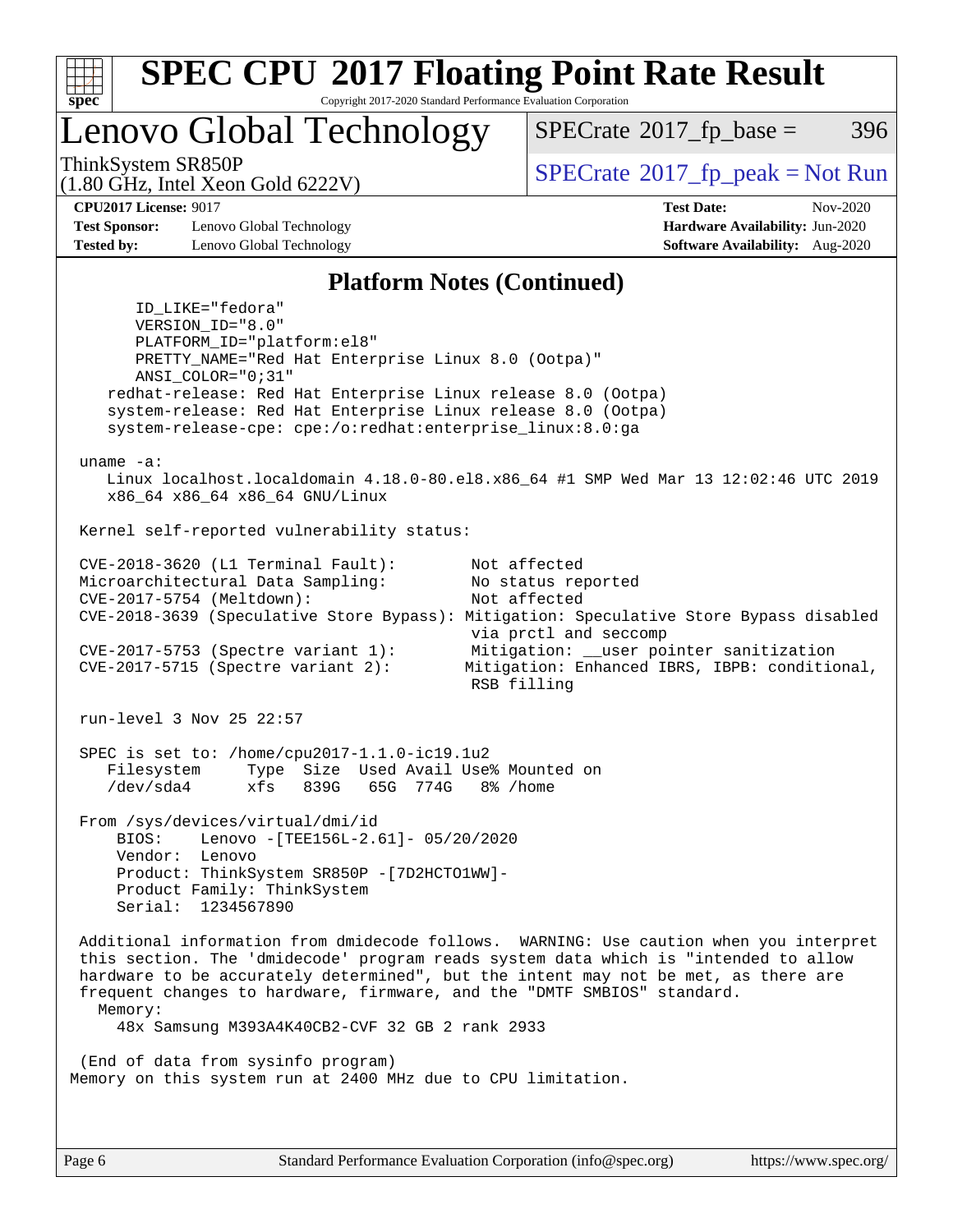

Copyright 2017-2020 Standard Performance Evaluation Corporation

Lenovo Global Technology

 $SPECTate@2017_fp\_base = 396$ 

(1.80 GHz, Intel Xeon Gold 6222V)

ThinkSystem SR850P<br>(1.80 GHz, Intel Xeon Gold 6222V) [SPECrate](http://www.spec.org/auto/cpu2017/Docs/result-fields.html#SPECrate2017fppeak)®[2017\\_fp\\_peak = N](http://www.spec.org/auto/cpu2017/Docs/result-fields.html#SPECrate2017fppeak)ot Run

**[CPU2017 License:](http://www.spec.org/auto/cpu2017/Docs/result-fields.html#CPU2017License)** 9017

[Test Sponsor:](http://www.spec.org/auto/cpu2017/Docs/result-fields.html#TestSponsor) Lenovo Global Technology **[Tested by:](http://www.spec.org/auto/cpu2017/Docs/result-fields.html#Testedby)** Lenovo Global Technology **[Software Availability:](http://www.spec.org/auto/cpu2017/Docs/result-fields.html#SoftwareAvailability)** Aug-2020

| <b>Test Date:</b>                      | Nov-2020 |
|----------------------------------------|----------|
| <b>Hardware Availability: Jun-2020</b> |          |
| Software Availability: Aug-2020        |          |

### **[Compiler Version Notes](http://www.spec.org/auto/cpu2017/Docs/result-fields.html#CompilerVersionNotes)**

| C                                                                                                                                                                                                                                                                                | 519.1bm_r(base) 538.imagick_r(base) 544.nab_r(base)                                                                                                                                                                                                                                       |  |  |  |  |  |  |  |
|----------------------------------------------------------------------------------------------------------------------------------------------------------------------------------------------------------------------------------------------------------------------------------|-------------------------------------------------------------------------------------------------------------------------------------------------------------------------------------------------------------------------------------------------------------------------------------------|--|--|--|--|--|--|--|
| $Intel(R)$ C Compiler for applications running on $Intel(R)$ 64, Version<br>19.1.2.275 Build 20200604<br>Copyright (C) 1985-2020 Intel Corporation. All rights reserved.                                                                                                         |                                                                                                                                                                                                                                                                                           |  |  |  |  |  |  |  |
|                                                                                                                                                                                                                                                                                  |                                                                                                                                                                                                                                                                                           |  |  |  |  |  |  |  |
| $C++$                                                                                                                                                                                                                                                                            | $  508.namd_r(base) 510.parest_r(base)$                                                                                                                                                                                                                                                   |  |  |  |  |  |  |  |
| $Intel(R)$ C++ Compiler for applications running on $Intel(R)$ 64, Version<br>19.1.2.275 Build 20200604<br>Copyright (C) 1985-2020 Intel Corporation. All rights reserved.                                                                                                       |                                                                                                                                                                                                                                                                                           |  |  |  |  |  |  |  |
| ===========================<br>$C++$ , $C$                                                                                                                                                                                                                                       | $\vert$ 511.povray_r(base) 526.blender_r(base)                                                                                                                                                                                                                                            |  |  |  |  |  |  |  |
| 19.1.2.275 Build 20200604<br>19.1.2.275 Build 20200604                                                                                                                                                                                                                           | Intel(R) $C++$ Compiler for applications running on Intel(R) 64, Version<br>Copyright (C) 1985-2020 Intel Corporation. All rights reserved.<br>Intel(R) C Compiler for applications running on $Intel(R) 64$ , Version<br>Copyright (C) 1985-2020 Intel Corporation. All rights reserved. |  |  |  |  |  |  |  |
| $C++$ , C, Fortran   507.cactuBSSN_r(base)                                                                                                                                                                                                                                       |                                                                                                                                                                                                                                                                                           |  |  |  |  |  |  |  |
| Intel(R) $C++$ Compiler for applications running on Intel(R) 64, Version<br>19.1.2.275 Build 20200604<br>Copyright (C) 1985-2020 Intel Corporation. All rights reserved.<br>Intel(R) C Compiler for applications running on $Intel(R) 64$ , Version<br>19.1.2.275 Build 20200604 |                                                                                                                                                                                                                                                                                           |  |  |  |  |  |  |  |
| Copyright (C) 1985-2020 Intel Corporation. All rights reserved.<br>$Intel(R)$ Fortran Intel(R) 64 Compiler for applications running on Intel(R)<br>64, Version 19.1.2.275 Build 20200623<br>Copyright (C) 1985-2020 Intel Corporation. All rights reserved.                      |                                                                                                                                                                                                                                                                                           |  |  |  |  |  |  |  |
| Fortran                                                                                                                                                                                                                                                                          | 503.bwaves $r(base)$ 549.fotonik3d $r(base)$ 554.roms $r(base)$                                                                                                                                                                                                                           |  |  |  |  |  |  |  |
| 64, Version 19.1.2.275 Build 20200623                                                                                                                                                                                                                                            | ------------------------------------<br>Intel(R) Fortran Intel(R) 64 Compiler for applications running on Intel(R)<br>Copyright (C) 1985-2020 Intel Corporation. All rights reserved.                                                                                                     |  |  |  |  |  |  |  |
|                                                                                                                                                                                                                                                                                  | (Continued on next page)                                                                                                                                                                                                                                                                  |  |  |  |  |  |  |  |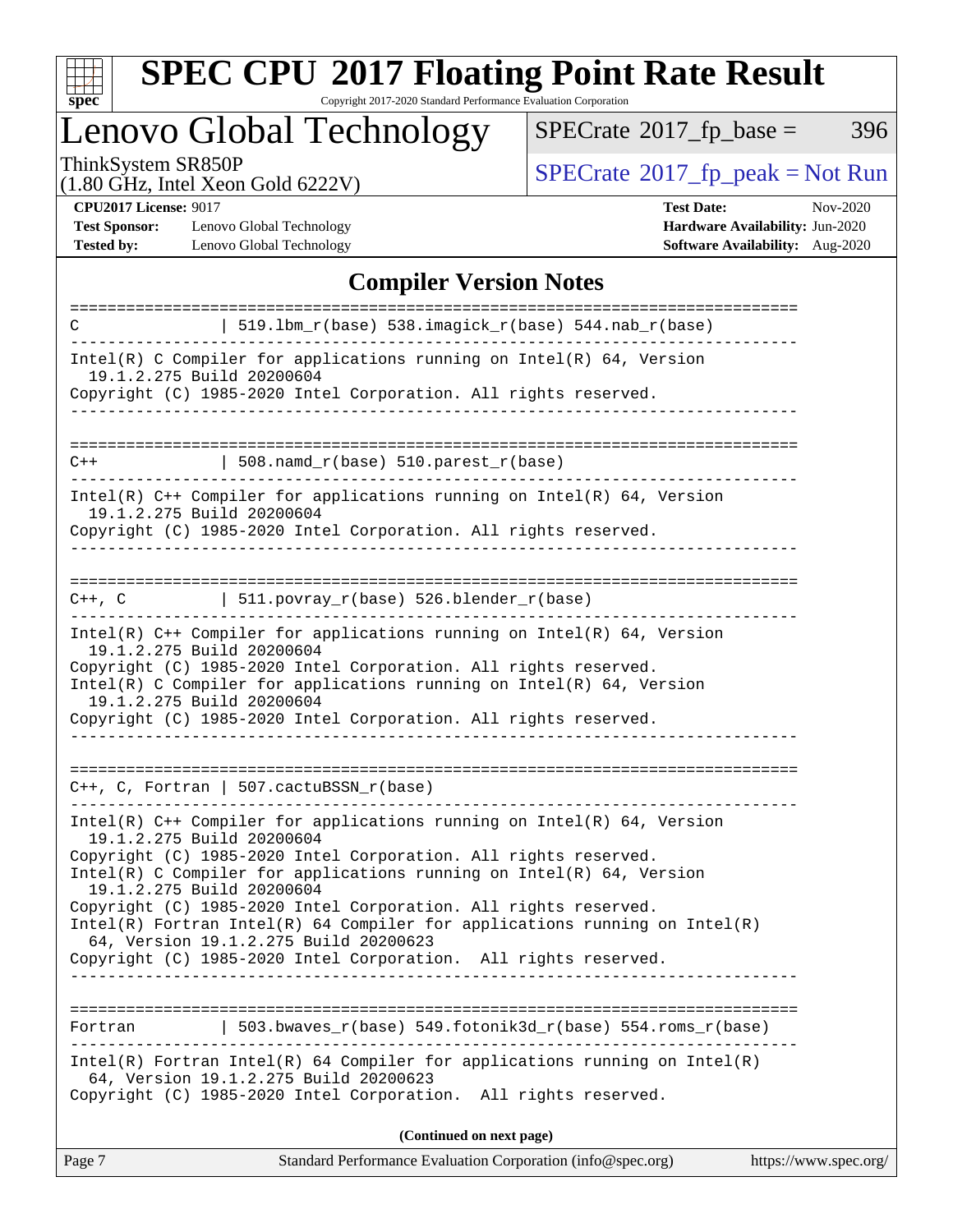

### Lenovo Global Technology

 $SPECTate@2017_fp\_base = 396$ 

(1.80 GHz, Intel Xeon Gold 6222V)

 $SPECTate$ <sup>®</sup>[2017\\_fp\\_peak = N](http://www.spec.org/auto/cpu2017/Docs/result-fields.html#SPECrate2017fppeak)ot Run

**[Test Sponsor:](http://www.spec.org/auto/cpu2017/Docs/result-fields.html#TestSponsor)** Lenovo Global Technology **[Hardware Availability:](http://www.spec.org/auto/cpu2017/Docs/result-fields.html#HardwareAvailability)** Jun-2020 **[Tested by:](http://www.spec.org/auto/cpu2017/Docs/result-fields.html#Testedby)** Lenovo Global Technology **[Software Availability:](http://www.spec.org/auto/cpu2017/Docs/result-fields.html#SoftwareAvailability)** Aug-2020

**[CPU2017 License:](http://www.spec.org/auto/cpu2017/Docs/result-fields.html#CPU2017License)** 9017 **[Test Date:](http://www.spec.org/auto/cpu2017/Docs/result-fields.html#TestDate)** Nov-2020

### **[Compiler Version Notes \(Continued\)](http://www.spec.org/auto/cpu2017/Docs/result-fields.html#CompilerVersionNotes)**

============================================================================== Fortran, C | 521.wrf\_r(base) 527.cam4\_r(base)

------------------------------------------------------------------------------ Intel(R) Fortran Intel(R) 64 Compiler for applications running on Intel(R) 64, Version 19.1.2.275 Build 20200623 Copyright (C) 1985-2020 Intel Corporation. All rights reserved. Intel(R) C Compiler for applications running on Intel(R) 64, Version 19.1.2.275 Build 20200604

------------------------------------------------------------------------------

Copyright (C) 1985-2020 Intel Corporation. All rights reserved.

------------------------------------------------------------------------------

### **[Base Compiler Invocation](http://www.spec.org/auto/cpu2017/Docs/result-fields.html#BaseCompilerInvocation)**

[C benchmarks](http://www.spec.org/auto/cpu2017/Docs/result-fields.html#Cbenchmarks): [icc](http://www.spec.org/cpu2017/results/res2020q4/cpu2017-20201207-24515.flags.html#user_CCbase_intel_icc_66fc1ee009f7361af1fbd72ca7dcefbb700085f36577c54f309893dd4ec40d12360134090235512931783d35fd58c0460139e722d5067c5574d8eaf2b3e37e92)

[C++ benchmarks:](http://www.spec.org/auto/cpu2017/Docs/result-fields.html#CXXbenchmarks) [icpc](http://www.spec.org/cpu2017/results/res2020q4/cpu2017-20201207-24515.flags.html#user_CXXbase_intel_icpc_c510b6838c7f56d33e37e94d029a35b4a7bccf4766a728ee175e80a419847e808290a9b78be685c44ab727ea267ec2f070ec5dc83b407c0218cded6866a35d07)

[Fortran benchmarks](http://www.spec.org/auto/cpu2017/Docs/result-fields.html#Fortranbenchmarks): [ifort](http://www.spec.org/cpu2017/results/res2020q4/cpu2017-20201207-24515.flags.html#user_FCbase_intel_ifort_8111460550e3ca792625aed983ce982f94888b8b503583aa7ba2b8303487b4d8a21a13e7191a45c5fd58ff318f48f9492884d4413fa793fd88dd292cad7027ca)

[Benchmarks using both Fortran and C](http://www.spec.org/auto/cpu2017/Docs/result-fields.html#BenchmarksusingbothFortranandC): [ifort](http://www.spec.org/cpu2017/results/res2020q4/cpu2017-20201207-24515.flags.html#user_CC_FCbase_intel_ifort_8111460550e3ca792625aed983ce982f94888b8b503583aa7ba2b8303487b4d8a21a13e7191a45c5fd58ff318f48f9492884d4413fa793fd88dd292cad7027ca) [icc](http://www.spec.org/cpu2017/results/res2020q4/cpu2017-20201207-24515.flags.html#user_CC_FCbase_intel_icc_66fc1ee009f7361af1fbd72ca7dcefbb700085f36577c54f309893dd4ec40d12360134090235512931783d35fd58c0460139e722d5067c5574d8eaf2b3e37e92)

[Benchmarks using both C and C++](http://www.spec.org/auto/cpu2017/Docs/result-fields.html#BenchmarksusingbothCandCXX): [icpc](http://www.spec.org/cpu2017/results/res2020q4/cpu2017-20201207-24515.flags.html#user_CC_CXXbase_intel_icpc_c510b6838c7f56d33e37e94d029a35b4a7bccf4766a728ee175e80a419847e808290a9b78be685c44ab727ea267ec2f070ec5dc83b407c0218cded6866a35d07) [icc](http://www.spec.org/cpu2017/results/res2020q4/cpu2017-20201207-24515.flags.html#user_CC_CXXbase_intel_icc_66fc1ee009f7361af1fbd72ca7dcefbb700085f36577c54f309893dd4ec40d12360134090235512931783d35fd58c0460139e722d5067c5574d8eaf2b3e37e92)

[Benchmarks using Fortran, C, and C++:](http://www.spec.org/auto/cpu2017/Docs/result-fields.html#BenchmarksusingFortranCandCXX) [icpc](http://www.spec.org/cpu2017/results/res2020q4/cpu2017-20201207-24515.flags.html#user_CC_CXX_FCbase_intel_icpc_c510b6838c7f56d33e37e94d029a35b4a7bccf4766a728ee175e80a419847e808290a9b78be685c44ab727ea267ec2f070ec5dc83b407c0218cded6866a35d07) [icc](http://www.spec.org/cpu2017/results/res2020q4/cpu2017-20201207-24515.flags.html#user_CC_CXX_FCbase_intel_icc_66fc1ee009f7361af1fbd72ca7dcefbb700085f36577c54f309893dd4ec40d12360134090235512931783d35fd58c0460139e722d5067c5574d8eaf2b3e37e92) [ifort](http://www.spec.org/cpu2017/results/res2020q4/cpu2017-20201207-24515.flags.html#user_CC_CXX_FCbase_intel_ifort_8111460550e3ca792625aed983ce982f94888b8b503583aa7ba2b8303487b4d8a21a13e7191a45c5fd58ff318f48f9492884d4413fa793fd88dd292cad7027ca)

### **[Base Portability Flags](http://www.spec.org/auto/cpu2017/Docs/result-fields.html#BasePortabilityFlags)**

 503.bwaves\_r: [-DSPEC\\_LP64](http://www.spec.org/cpu2017/results/res2020q4/cpu2017-20201207-24515.flags.html#suite_basePORTABILITY503_bwaves_r_DSPEC_LP64) 507.cactuBSSN\_r: [-DSPEC\\_LP64](http://www.spec.org/cpu2017/results/res2020q4/cpu2017-20201207-24515.flags.html#suite_basePORTABILITY507_cactuBSSN_r_DSPEC_LP64) 508.namd\_r: [-DSPEC\\_LP64](http://www.spec.org/cpu2017/results/res2020q4/cpu2017-20201207-24515.flags.html#suite_basePORTABILITY508_namd_r_DSPEC_LP64) 510.parest\_r: [-DSPEC\\_LP64](http://www.spec.org/cpu2017/results/res2020q4/cpu2017-20201207-24515.flags.html#suite_basePORTABILITY510_parest_r_DSPEC_LP64) 511.povray\_r: [-DSPEC\\_LP64](http://www.spec.org/cpu2017/results/res2020q4/cpu2017-20201207-24515.flags.html#suite_basePORTABILITY511_povray_r_DSPEC_LP64) 519.lbm\_r: [-DSPEC\\_LP64](http://www.spec.org/cpu2017/results/res2020q4/cpu2017-20201207-24515.flags.html#suite_basePORTABILITY519_lbm_r_DSPEC_LP64) 521.wrf\_r: [-DSPEC\\_LP64](http://www.spec.org/cpu2017/results/res2020q4/cpu2017-20201207-24515.flags.html#suite_basePORTABILITY521_wrf_r_DSPEC_LP64) [-DSPEC\\_CASE\\_FLAG](http://www.spec.org/cpu2017/results/res2020q4/cpu2017-20201207-24515.flags.html#b521.wrf_r_baseCPORTABILITY_DSPEC_CASE_FLAG) [-convert big\\_endian](http://www.spec.org/cpu2017/results/res2020q4/cpu2017-20201207-24515.flags.html#user_baseFPORTABILITY521_wrf_r_convert_big_endian_c3194028bc08c63ac5d04de18c48ce6d347e4e562e8892b8bdbdc0214820426deb8554edfa529a3fb25a586e65a3d812c835984020483e7e73212c4d31a38223) 526.blender\_r: [-DSPEC\\_LP64](http://www.spec.org/cpu2017/results/res2020q4/cpu2017-20201207-24515.flags.html#suite_basePORTABILITY526_blender_r_DSPEC_LP64) [-DSPEC\\_LINUX](http://www.spec.org/cpu2017/results/res2020q4/cpu2017-20201207-24515.flags.html#b526.blender_r_baseCPORTABILITY_DSPEC_LINUX) [-funsigned-char](http://www.spec.org/cpu2017/results/res2020q4/cpu2017-20201207-24515.flags.html#user_baseCPORTABILITY526_blender_r_force_uchar_40c60f00ab013830e2dd6774aeded3ff59883ba5a1fc5fc14077f794d777847726e2a5858cbc7672e36e1b067e7e5c1d9a74f7176df07886a243d7cc18edfe67)

**(Continued on next page)**

Page 8 Standard Performance Evaluation Corporation [\(info@spec.org\)](mailto:info@spec.org) <https://www.spec.org/>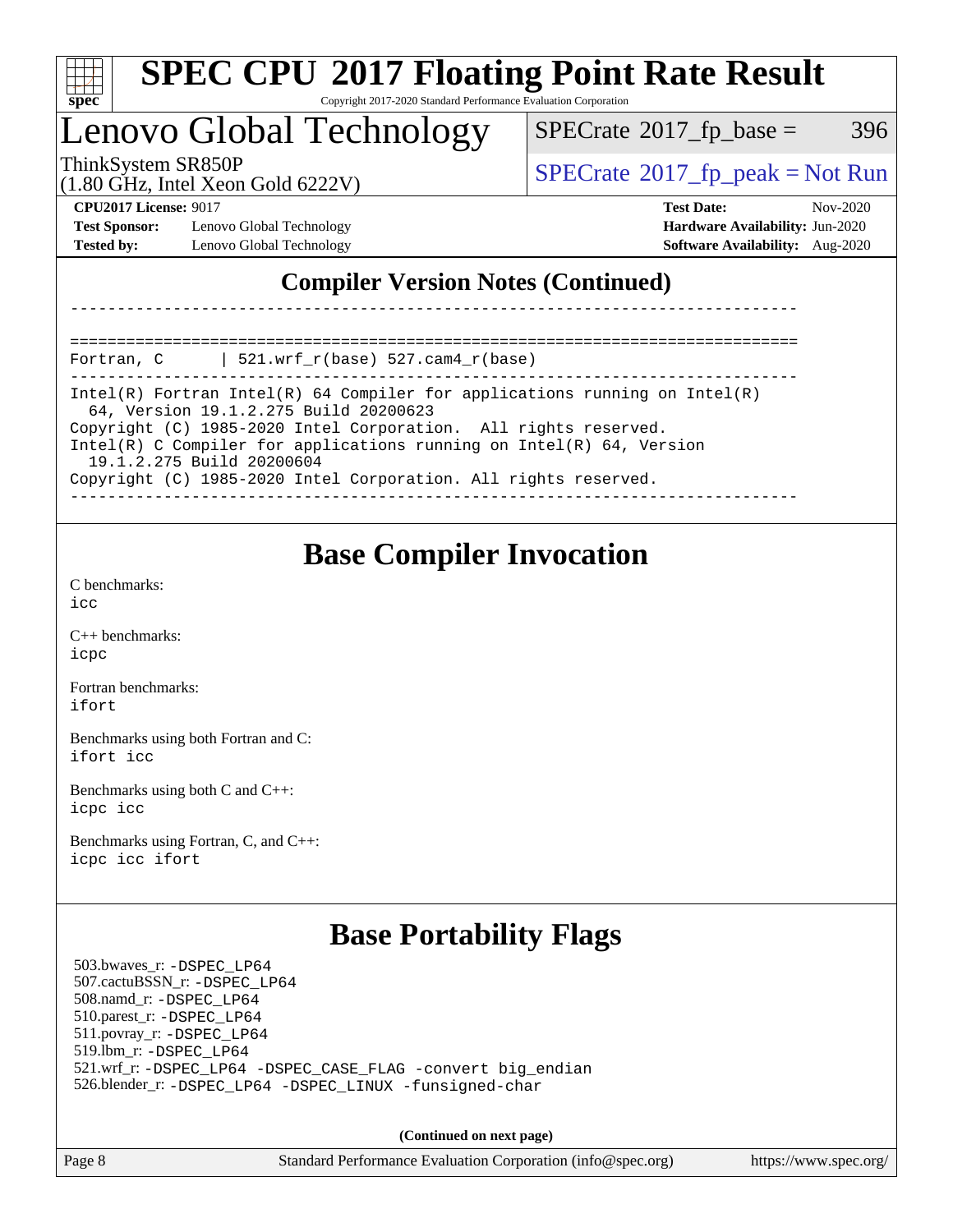

### Lenovo Global Technology

 $SPECTate@2017_fp\_base = 396$ 

ThinkSystem SR850P<br>  $\begin{array}{c}\n\text{SPECTI} \\
\text{SPECTI} \\
\text{SPECTI} \\
\text{SPECTI} \\
\text{SPECTI} \\
\text{SPECTI} \\
\text{SPECTI} \\
\text{SPECTI} \\
\text{SPECTI} \\
\text{SPECTI} \\
\text{SPECTI} \\
\text{SPECTI} \\
\text{SPECTI} \\
\text{SPECTI} \\
\text{SPECTI} \\
\text{SPECTI} \\
\text{S OF T} \\
\text{S OF T} \\
\text{S OF T} \\
\text{S OF T} \\
\text{S OF T} \\
\text{S OF T} \\
\text{S OF T} \\
\text{S OF T} \\$ 

(1.80 GHz, Intel Xeon Gold 6222V)

**[Test Sponsor:](http://www.spec.org/auto/cpu2017/Docs/result-fields.html#TestSponsor)** Lenovo Global Technology **[Hardware Availability:](http://www.spec.org/auto/cpu2017/Docs/result-fields.html#HardwareAvailability)** Jun-2020 **[Tested by:](http://www.spec.org/auto/cpu2017/Docs/result-fields.html#Testedby)** Lenovo Global Technology **[Software Availability:](http://www.spec.org/auto/cpu2017/Docs/result-fields.html#SoftwareAvailability)** Aug-2020

**[CPU2017 License:](http://www.spec.org/auto/cpu2017/Docs/result-fields.html#CPU2017License)** 9017 **[Test Date:](http://www.spec.org/auto/cpu2017/Docs/result-fields.html#TestDate)** Nov-2020

### **[Base Portability Flags \(Continued\)](http://www.spec.org/auto/cpu2017/Docs/result-fields.html#BasePortabilityFlags)**

 527.cam4\_r: [-DSPEC\\_LP64](http://www.spec.org/cpu2017/results/res2020q4/cpu2017-20201207-24515.flags.html#suite_basePORTABILITY527_cam4_r_DSPEC_LP64) [-DSPEC\\_CASE\\_FLAG](http://www.spec.org/cpu2017/results/res2020q4/cpu2017-20201207-24515.flags.html#b527.cam4_r_baseCPORTABILITY_DSPEC_CASE_FLAG) 538.imagick\_r: [-DSPEC\\_LP64](http://www.spec.org/cpu2017/results/res2020q4/cpu2017-20201207-24515.flags.html#suite_basePORTABILITY538_imagick_r_DSPEC_LP64) 544.nab\_r: [-DSPEC\\_LP64](http://www.spec.org/cpu2017/results/res2020q4/cpu2017-20201207-24515.flags.html#suite_basePORTABILITY544_nab_r_DSPEC_LP64) 549.fotonik3d\_r: [-DSPEC\\_LP64](http://www.spec.org/cpu2017/results/res2020q4/cpu2017-20201207-24515.flags.html#suite_basePORTABILITY549_fotonik3d_r_DSPEC_LP64) 554.roms\_r: [-DSPEC\\_LP64](http://www.spec.org/cpu2017/results/res2020q4/cpu2017-20201207-24515.flags.html#suite_basePORTABILITY554_roms_r_DSPEC_LP64)

### **[Base Optimization Flags](http://www.spec.org/auto/cpu2017/Docs/result-fields.html#BaseOptimizationFlags)**

#### [C benchmarks](http://www.spec.org/auto/cpu2017/Docs/result-fields.html#Cbenchmarks):

[-m64](http://www.spec.org/cpu2017/results/res2020q4/cpu2017-20201207-24515.flags.html#user_CCbase_m64-icc) [-qnextgen](http://www.spec.org/cpu2017/results/res2020q4/cpu2017-20201207-24515.flags.html#user_CCbase_f-qnextgen) [-std=c11](http://www.spec.org/cpu2017/results/res2020q4/cpu2017-20201207-24515.flags.html#user_CCbase_std-icc-std_0e1c27790398a4642dfca32ffe6c27b5796f9c2d2676156f2e42c9c44eaad0c049b1cdb667a270c34d979996257aeb8fc440bfb01818dbc9357bd9d174cb8524) [-Wl,-plugin-opt=-x86-branches-within-32B-boundaries](http://www.spec.org/cpu2017/results/res2020q4/cpu2017-20201207-24515.flags.html#user_CCbase_f-x86-branches-within-32B-boundaries_0098b4e4317ae60947b7b728078a624952a08ac37a3c797dfb4ffeb399e0c61a9dd0f2f44ce917e9361fb9076ccb15e7824594512dd315205382d84209e912f3) [-Wl,-z,muldefs](http://www.spec.org/cpu2017/results/res2020q4/cpu2017-20201207-24515.flags.html#user_CCbase_link_force_multiple1_b4cbdb97b34bdee9ceefcfe54f4c8ea74255f0b02a4b23e853cdb0e18eb4525ac79b5a88067c842dd0ee6996c24547a27a4b99331201badda8798ef8a743f577) [-xCORE-AVX512](http://www.spec.org/cpu2017/results/res2020q4/cpu2017-20201207-24515.flags.html#user_CCbase_f-xCORE-AVX512) [-Ofast](http://www.spec.org/cpu2017/results/res2020q4/cpu2017-20201207-24515.flags.html#user_CCbase_f-Ofast) [-ffast-math](http://www.spec.org/cpu2017/results/res2020q4/cpu2017-20201207-24515.flags.html#user_CCbase_f-ffast-math) [-flto](http://www.spec.org/cpu2017/results/res2020q4/cpu2017-20201207-24515.flags.html#user_CCbase_f-flto) [-mfpmath=sse](http://www.spec.org/cpu2017/results/res2020q4/cpu2017-20201207-24515.flags.html#user_CCbase_f-mfpmath_70eb8fac26bde974f8ab713bc9086c5621c0b8d2f6c86f38af0bd7062540daf19db5f3a066d8c6684be05d84c9b6322eb3b5be6619d967835195b93d6c02afa1) [-funroll-loops](http://www.spec.org/cpu2017/results/res2020q4/cpu2017-20201207-24515.flags.html#user_CCbase_f-funroll-loops) [-qopt-mem-layout-trans=4](http://www.spec.org/cpu2017/results/res2020q4/cpu2017-20201207-24515.flags.html#user_CCbase_f-qopt-mem-layout-trans_fa39e755916c150a61361b7846f310bcdf6f04e385ef281cadf3647acec3f0ae266d1a1d22d972a7087a248fd4e6ca390a3634700869573d231a252c784941a8) [-L/usr/local/jemalloc64-5.0.1/lib](http://www.spec.org/cpu2017/results/res2020q4/cpu2017-20201207-24515.flags.html#user_CCbase_jemalloc_link_path64_1_cc289568b1a6c0fd3b62c91b824c27fcb5af5e8098e6ad028160d21144ef1b8aef3170d2acf0bee98a8da324cfe4f67d0a3d0c4cc4673d993d694dc2a0df248b) [-ljemalloc](http://www.spec.org/cpu2017/results/res2020q4/cpu2017-20201207-24515.flags.html#user_CCbase_jemalloc_link_lib_d1249b907c500fa1c0672f44f562e3d0f79738ae9e3c4a9c376d49f265a04b9c99b167ecedbf6711b3085be911c67ff61f150a17b3472be731631ba4d0471706) [C++ benchmarks:](http://www.spec.org/auto/cpu2017/Docs/result-fields.html#CXXbenchmarks) [-m64](http://www.spec.org/cpu2017/results/res2020q4/cpu2017-20201207-24515.flags.html#user_CXXbase_m64-icc) [-qnextgen](http://www.spec.org/cpu2017/results/res2020q4/cpu2017-20201207-24515.flags.html#user_CXXbase_f-qnextgen) [-Wl,-plugin-opt=-x86-branches-within-32B-boundaries](http://www.spec.org/cpu2017/results/res2020q4/cpu2017-20201207-24515.flags.html#user_CXXbase_f-x86-branches-within-32B-boundaries_0098b4e4317ae60947b7b728078a624952a08ac37a3c797dfb4ffeb399e0c61a9dd0f2f44ce917e9361fb9076ccb15e7824594512dd315205382d84209e912f3) [-Wl,-z,muldefs](http://www.spec.org/cpu2017/results/res2020q4/cpu2017-20201207-24515.flags.html#user_CXXbase_link_force_multiple1_b4cbdb97b34bdee9ceefcfe54f4c8ea74255f0b02a4b23e853cdb0e18eb4525ac79b5a88067c842dd0ee6996c24547a27a4b99331201badda8798ef8a743f577) [-xCORE-AVX512](http://www.spec.org/cpu2017/results/res2020q4/cpu2017-20201207-24515.flags.html#user_CXXbase_f-xCORE-AVX512) [-Ofast](http://www.spec.org/cpu2017/results/res2020q4/cpu2017-20201207-24515.flags.html#user_CXXbase_f-Ofast) [-ffast-math](http://www.spec.org/cpu2017/results/res2020q4/cpu2017-20201207-24515.flags.html#user_CXXbase_f-ffast-math) [-flto](http://www.spec.org/cpu2017/results/res2020q4/cpu2017-20201207-24515.flags.html#user_CXXbase_f-flto) [-mfpmath=sse](http://www.spec.org/cpu2017/results/res2020q4/cpu2017-20201207-24515.flags.html#user_CXXbase_f-mfpmath_70eb8fac26bde974f8ab713bc9086c5621c0b8d2f6c86f38af0bd7062540daf19db5f3a066d8c6684be05d84c9b6322eb3b5be6619d967835195b93d6c02afa1) [-funroll-loops](http://www.spec.org/cpu2017/results/res2020q4/cpu2017-20201207-24515.flags.html#user_CXXbase_f-funroll-loops) [-qopt-mem-layout-trans=4](http://www.spec.org/cpu2017/results/res2020q4/cpu2017-20201207-24515.flags.html#user_CXXbase_f-qopt-mem-layout-trans_fa39e755916c150a61361b7846f310bcdf6f04e385ef281cadf3647acec3f0ae266d1a1d22d972a7087a248fd4e6ca390a3634700869573d231a252c784941a8) [-L/usr/local/jemalloc64-5.0.1/lib](http://www.spec.org/cpu2017/results/res2020q4/cpu2017-20201207-24515.flags.html#user_CXXbase_jemalloc_link_path64_1_cc289568b1a6c0fd3b62c91b824c27fcb5af5e8098e6ad028160d21144ef1b8aef3170d2acf0bee98a8da324cfe4f67d0a3d0c4cc4673d993d694dc2a0df248b) [-ljemalloc](http://www.spec.org/cpu2017/results/res2020q4/cpu2017-20201207-24515.flags.html#user_CXXbase_jemalloc_link_lib_d1249b907c500fa1c0672f44f562e3d0f79738ae9e3c4a9c376d49f265a04b9c99b167ecedbf6711b3085be911c67ff61f150a17b3472be731631ba4d0471706) [Fortran benchmarks](http://www.spec.org/auto/cpu2017/Docs/result-fields.html#Fortranbenchmarks): [-m64](http://www.spec.org/cpu2017/results/res2020q4/cpu2017-20201207-24515.flags.html#user_FCbase_m64-icc) [-Wl,-plugin-opt=-x86-branches-within-32B-boundaries](http://www.spec.org/cpu2017/results/res2020q4/cpu2017-20201207-24515.flags.html#user_FCbase_f-x86-branches-within-32B-boundaries_0098b4e4317ae60947b7b728078a624952a08ac37a3c797dfb4ffeb399e0c61a9dd0f2f44ce917e9361fb9076ccb15e7824594512dd315205382d84209e912f3) [-Wl,-z,muldefs](http://www.spec.org/cpu2017/results/res2020q4/cpu2017-20201207-24515.flags.html#user_FCbase_link_force_multiple1_b4cbdb97b34bdee9ceefcfe54f4c8ea74255f0b02a4b23e853cdb0e18eb4525ac79b5a88067c842dd0ee6996c24547a27a4b99331201badda8798ef8a743f577) [-xCORE-AVX512](http://www.spec.org/cpu2017/results/res2020q4/cpu2017-20201207-24515.flags.html#user_FCbase_f-xCORE-AVX512) [-O3](http://www.spec.org/cpu2017/results/res2020q4/cpu2017-20201207-24515.flags.html#user_FCbase_f-O3) [-ipo](http://www.spec.org/cpu2017/results/res2020q4/cpu2017-20201207-24515.flags.html#user_FCbase_f-ipo) [-no-prec-div](http://www.spec.org/cpu2017/results/res2020q4/cpu2017-20201207-24515.flags.html#user_FCbase_f-no-prec-div) [-qopt-prefetch](http://www.spec.org/cpu2017/results/res2020q4/cpu2017-20201207-24515.flags.html#user_FCbase_f-qopt-prefetch) [-ffinite-math-only](http://www.spec.org/cpu2017/results/res2020q4/cpu2017-20201207-24515.flags.html#user_FCbase_f_finite_math_only_cb91587bd2077682c4b38af759c288ed7c732db004271a9512da14a4f8007909a5f1427ecbf1a0fb78ff2a814402c6114ac565ca162485bbcae155b5e4258871) [-qopt-multiple-gather-scatter-by-shuffles](http://www.spec.org/cpu2017/results/res2020q4/cpu2017-20201207-24515.flags.html#user_FCbase_f-qopt-multiple-gather-scatter-by-shuffles) [-qopt-mem-layout-trans=4](http://www.spec.org/cpu2017/results/res2020q4/cpu2017-20201207-24515.flags.html#user_FCbase_f-qopt-mem-layout-trans_fa39e755916c150a61361b7846f310bcdf6f04e385ef281cadf3647acec3f0ae266d1a1d22d972a7087a248fd4e6ca390a3634700869573d231a252c784941a8) [-nostandard-realloc-lhs](http://www.spec.org/cpu2017/results/res2020q4/cpu2017-20201207-24515.flags.html#user_FCbase_f_2003_std_realloc_82b4557e90729c0f113870c07e44d33d6f5a304b4f63d4c15d2d0f1fab99f5daaed73bdb9275d9ae411527f28b936061aa8b9c8f2d63842963b95c9dd6426b8a) [-align array32byte](http://www.spec.org/cpu2017/results/res2020q4/cpu2017-20201207-24515.flags.html#user_FCbase_align_array32byte_b982fe038af199962ba9a80c053b8342c548c85b40b8e86eb3cc33dee0d7986a4af373ac2d51c3f7cf710a18d62fdce2948f201cd044323541f22fc0fffc51b6) [-auto](http://www.spec.org/cpu2017/results/res2020q4/cpu2017-20201207-24515.flags.html#user_FCbase_f-auto) [-mbranches-within-32B-boundaries](http://www.spec.org/cpu2017/results/res2020q4/cpu2017-20201207-24515.flags.html#user_FCbase_f-mbranches-within-32B-boundaries) [-L/usr/local/jemalloc64-5.0.1/lib](http://www.spec.org/cpu2017/results/res2020q4/cpu2017-20201207-24515.flags.html#user_FCbase_jemalloc_link_path64_1_cc289568b1a6c0fd3b62c91b824c27fcb5af5e8098e6ad028160d21144ef1b8aef3170d2acf0bee98a8da324cfe4f67d0a3d0c4cc4673d993d694dc2a0df248b) [-ljemalloc](http://www.spec.org/cpu2017/results/res2020q4/cpu2017-20201207-24515.flags.html#user_FCbase_jemalloc_link_lib_d1249b907c500fa1c0672f44f562e3d0f79738ae9e3c4a9c376d49f265a04b9c99b167ecedbf6711b3085be911c67ff61f150a17b3472be731631ba4d0471706)

[Benchmarks using both Fortran and C](http://www.spec.org/auto/cpu2017/Docs/result-fields.html#BenchmarksusingbothFortranandC):

[-m64](http://www.spec.org/cpu2017/results/res2020q4/cpu2017-20201207-24515.flags.html#user_CC_FCbase_m64-icc) [-qnextgen](http://www.spec.org/cpu2017/results/res2020q4/cpu2017-20201207-24515.flags.html#user_CC_FCbase_f-qnextgen) [-std=c11](http://www.spec.org/cpu2017/results/res2020q4/cpu2017-20201207-24515.flags.html#user_CC_FCbase_std-icc-std_0e1c27790398a4642dfca32ffe6c27b5796f9c2d2676156f2e42c9c44eaad0c049b1cdb667a270c34d979996257aeb8fc440bfb01818dbc9357bd9d174cb8524) [-Wl,-plugin-opt=-x86-branches-within-32B-boundaries](http://www.spec.org/cpu2017/results/res2020q4/cpu2017-20201207-24515.flags.html#user_CC_FCbase_f-x86-branches-within-32B-boundaries_0098b4e4317ae60947b7b728078a624952a08ac37a3c797dfb4ffeb399e0c61a9dd0f2f44ce917e9361fb9076ccb15e7824594512dd315205382d84209e912f3) [-Wl,-z,muldefs](http://www.spec.org/cpu2017/results/res2020q4/cpu2017-20201207-24515.flags.html#user_CC_FCbase_link_force_multiple1_b4cbdb97b34bdee9ceefcfe54f4c8ea74255f0b02a4b23e853cdb0e18eb4525ac79b5a88067c842dd0ee6996c24547a27a4b99331201badda8798ef8a743f577) [-xCORE-AVX512](http://www.spec.org/cpu2017/results/res2020q4/cpu2017-20201207-24515.flags.html#user_CC_FCbase_f-xCORE-AVX512) [-Ofast](http://www.spec.org/cpu2017/results/res2020q4/cpu2017-20201207-24515.flags.html#user_CC_FCbase_f-Ofast) [-ffast-math](http://www.spec.org/cpu2017/results/res2020q4/cpu2017-20201207-24515.flags.html#user_CC_FCbase_f-ffast-math) [-flto](http://www.spec.org/cpu2017/results/res2020q4/cpu2017-20201207-24515.flags.html#user_CC_FCbase_f-flto) [-mfpmath=sse](http://www.spec.org/cpu2017/results/res2020q4/cpu2017-20201207-24515.flags.html#user_CC_FCbase_f-mfpmath_70eb8fac26bde974f8ab713bc9086c5621c0b8d2f6c86f38af0bd7062540daf19db5f3a066d8c6684be05d84c9b6322eb3b5be6619d967835195b93d6c02afa1) [-funroll-loops](http://www.spec.org/cpu2017/results/res2020q4/cpu2017-20201207-24515.flags.html#user_CC_FCbase_f-funroll-loops) [-qopt-mem-layout-trans=4](http://www.spec.org/cpu2017/results/res2020q4/cpu2017-20201207-24515.flags.html#user_CC_FCbase_f-qopt-mem-layout-trans_fa39e755916c150a61361b7846f310bcdf6f04e385ef281cadf3647acec3f0ae266d1a1d22d972a7087a248fd4e6ca390a3634700869573d231a252c784941a8) [-O3](http://www.spec.org/cpu2017/results/res2020q4/cpu2017-20201207-24515.flags.html#user_CC_FCbase_f-O3) [-ipo](http://www.spec.org/cpu2017/results/res2020q4/cpu2017-20201207-24515.flags.html#user_CC_FCbase_f-ipo) [-no-prec-div](http://www.spec.org/cpu2017/results/res2020q4/cpu2017-20201207-24515.flags.html#user_CC_FCbase_f-no-prec-div) [-qopt-prefetch](http://www.spec.org/cpu2017/results/res2020q4/cpu2017-20201207-24515.flags.html#user_CC_FCbase_f-qopt-prefetch) [-ffinite-math-only](http://www.spec.org/cpu2017/results/res2020q4/cpu2017-20201207-24515.flags.html#user_CC_FCbase_f_finite_math_only_cb91587bd2077682c4b38af759c288ed7c732db004271a9512da14a4f8007909a5f1427ecbf1a0fb78ff2a814402c6114ac565ca162485bbcae155b5e4258871) [-qopt-multiple-gather-scatter-by-shuffles](http://www.spec.org/cpu2017/results/res2020q4/cpu2017-20201207-24515.flags.html#user_CC_FCbase_f-qopt-multiple-gather-scatter-by-shuffles) [-nostandard-realloc-lhs](http://www.spec.org/cpu2017/results/res2020q4/cpu2017-20201207-24515.flags.html#user_CC_FCbase_f_2003_std_realloc_82b4557e90729c0f113870c07e44d33d6f5a304b4f63d4c15d2d0f1fab99f5daaed73bdb9275d9ae411527f28b936061aa8b9c8f2d63842963b95c9dd6426b8a) [-align array32byte](http://www.spec.org/cpu2017/results/res2020q4/cpu2017-20201207-24515.flags.html#user_CC_FCbase_align_array32byte_b982fe038af199962ba9a80c053b8342c548c85b40b8e86eb3cc33dee0d7986a4af373ac2d51c3f7cf710a18d62fdce2948f201cd044323541f22fc0fffc51b6) [-auto](http://www.spec.org/cpu2017/results/res2020q4/cpu2017-20201207-24515.flags.html#user_CC_FCbase_f-auto) [-mbranches-within-32B-boundaries](http://www.spec.org/cpu2017/results/res2020q4/cpu2017-20201207-24515.flags.html#user_CC_FCbase_f-mbranches-within-32B-boundaries) [-L/usr/local/jemalloc64-5.0.1/lib](http://www.spec.org/cpu2017/results/res2020q4/cpu2017-20201207-24515.flags.html#user_CC_FCbase_jemalloc_link_path64_1_cc289568b1a6c0fd3b62c91b824c27fcb5af5e8098e6ad028160d21144ef1b8aef3170d2acf0bee98a8da324cfe4f67d0a3d0c4cc4673d993d694dc2a0df248b) [-ljemalloc](http://www.spec.org/cpu2017/results/res2020q4/cpu2017-20201207-24515.flags.html#user_CC_FCbase_jemalloc_link_lib_d1249b907c500fa1c0672f44f562e3d0f79738ae9e3c4a9c376d49f265a04b9c99b167ecedbf6711b3085be911c67ff61f150a17b3472be731631ba4d0471706)

#### [Benchmarks using both C and C++](http://www.spec.org/auto/cpu2017/Docs/result-fields.html#BenchmarksusingbothCandCXX):

```
-m64 -qnextgen -std=c11
-Wl,-plugin-opt=-x86-branches-within-32B-boundaries -Wl,-z,muldefs
-xCORE-AVX512 -Ofast -ffast-math -flto -mfpmath=sse -funroll-loops
-qopt-mem-layout-trans=4 -L/usr/local/jemalloc64-5.0.1/lib -ljemalloc
```
**(Continued on next page)**